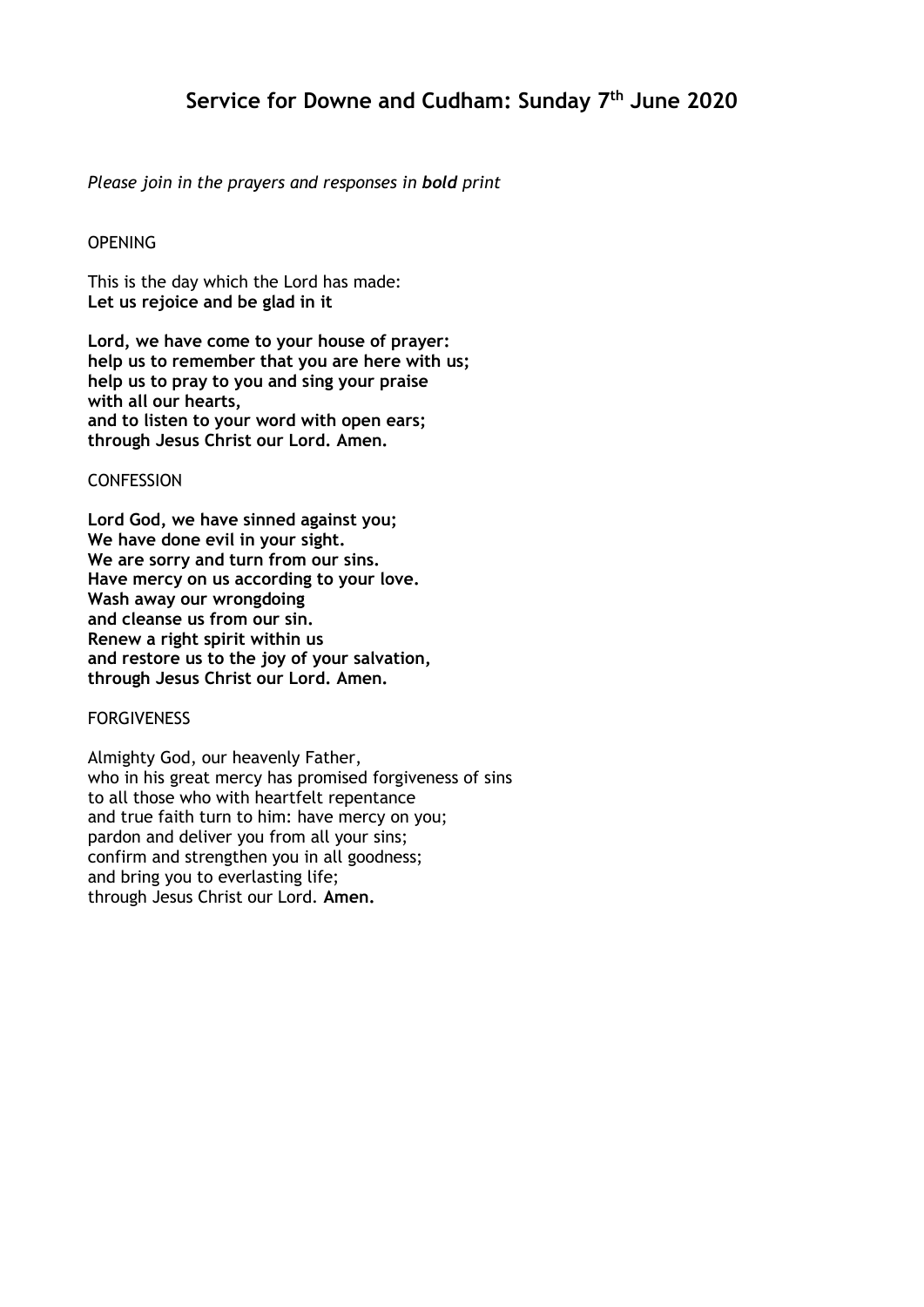READING: ISAIAH 40: 12-17, 27-31

**<sup>12</sup>** Who has measured the waters in the hollow of his hand, or with the breadth of his hand marked off the heavens? Who has held the dust of the earth in a basket, or weighed the mountains on the scales and the hills in a balance?

**<sup>13</sup>** Who can fathom the Spirit of the Lord, or instruct the Lord as his counsellor? **<sup>14</sup>** Whom did the Lord consult to enlighten him, and who taught him the right way? Who was it that taught him knowledge, or showed him the path of understanding? **<sup>15</sup>** Surely the nations are like a drop in a bucket; they are regarded as dust on the scales; he weighs the islands as though they were fine dust.

**<sup>16</sup>** Lebanon is not sufficient for altar fires, nor its animals enough for burnt offerings. **<sup>17</sup>** Before him all the nations are as nothing; they are regarded by him as worthless and less than nothing. **<sup>27</sup>** Why do you complain, Jacob? Why do you say, Israel, 'My way is hidden from the Lord; my cause is disregarded by my God'? **<sup>28</sup>** Do you not know? Have you not heard? The Lord is the everlasting God, the Creator of the ends of the earth. He will not grow tired or weary, and his understanding no one can fathom. **<sup>29</sup>** He gives strength to the weary and increases the power of the weak. **<sup>30</sup>** Even youths grow tired and weary, and young men stumble and fall; **<sup>31</sup>** but those who hope in the Lord will renew their strength. They will soar on wings like eagles; they will run and not grow weary, they will walk and not be faint.

#### COMMENT

#### READING: MATTHEW 28:16-20

<sup>16</sup> Then the eleven disciples went to Galilee, to the mountain where Jesus had told them to go. <sup>17</sup> When they saw him, they worshipped him; but some doubted. <sup>18</sup> Then Jesus came to them and said, 'All authority in heaven and on earth has been given to me.  $19$  Therefore go and make disciples of all nations, baptising them in the name of the Father and of the Son and of the Holy Spirit,  $^{20}$  and teaching them to obey everything I have commanded you. And surely I am with you always, to the very end of the age.'

#### COMMENT

## CREED

Do you believe and trust in God the Father, source of all being and life; the one for whom we exist?

#### **We believe and trust in him.**

Do you believe and trust in God the Son, who took our human nature, died for us and was raised again?

#### **We believe and trust in him.**

Do you believe and trust in the Holy Spirit, who gives life to the people of God and makes Christ known in the world?

## **We believe and trust in him.**